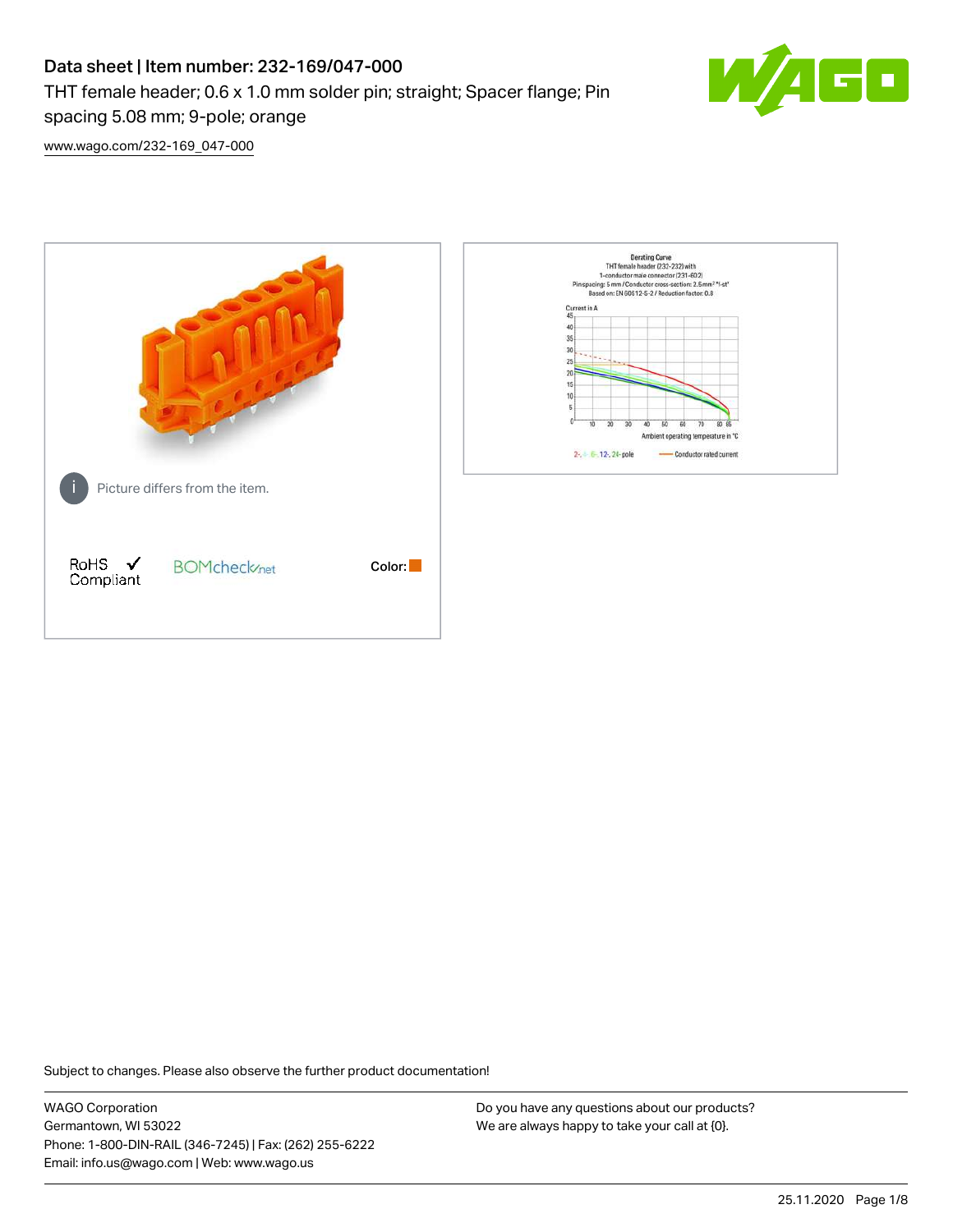



#### Item description

- $\blacksquare$ Horizontal or vertical PCB mounting via straight or angled solder pins
- П For board-to-board and board-to-wire connections
- $\blacksquare$ Touch-proof PCB outputs
- $\blacksquare$ Easy-to-identify PCB inputs and outputs
- $\blacksquare$ With coding fingers

#### Safety information 1:

The MCS - MULTI CONNECTION SYSTEM includes connectors without breaking capacity in accordance with DIN EN 61984. When used as intended, these connectors must not be connected/disconnected when live or under load. The circuit design should ensure header pins, which can be touched, are not live when unmated.

## Data Electrical data

Subject to changes. Please also observe the further product documentation!

WAGO Corporation Germantown, WI 53022 Phone: 1-800-DIN-RAIL (346-7245) | Fax: (262) 255-6222 Email: info.us@wago.com | Web: www.wago.us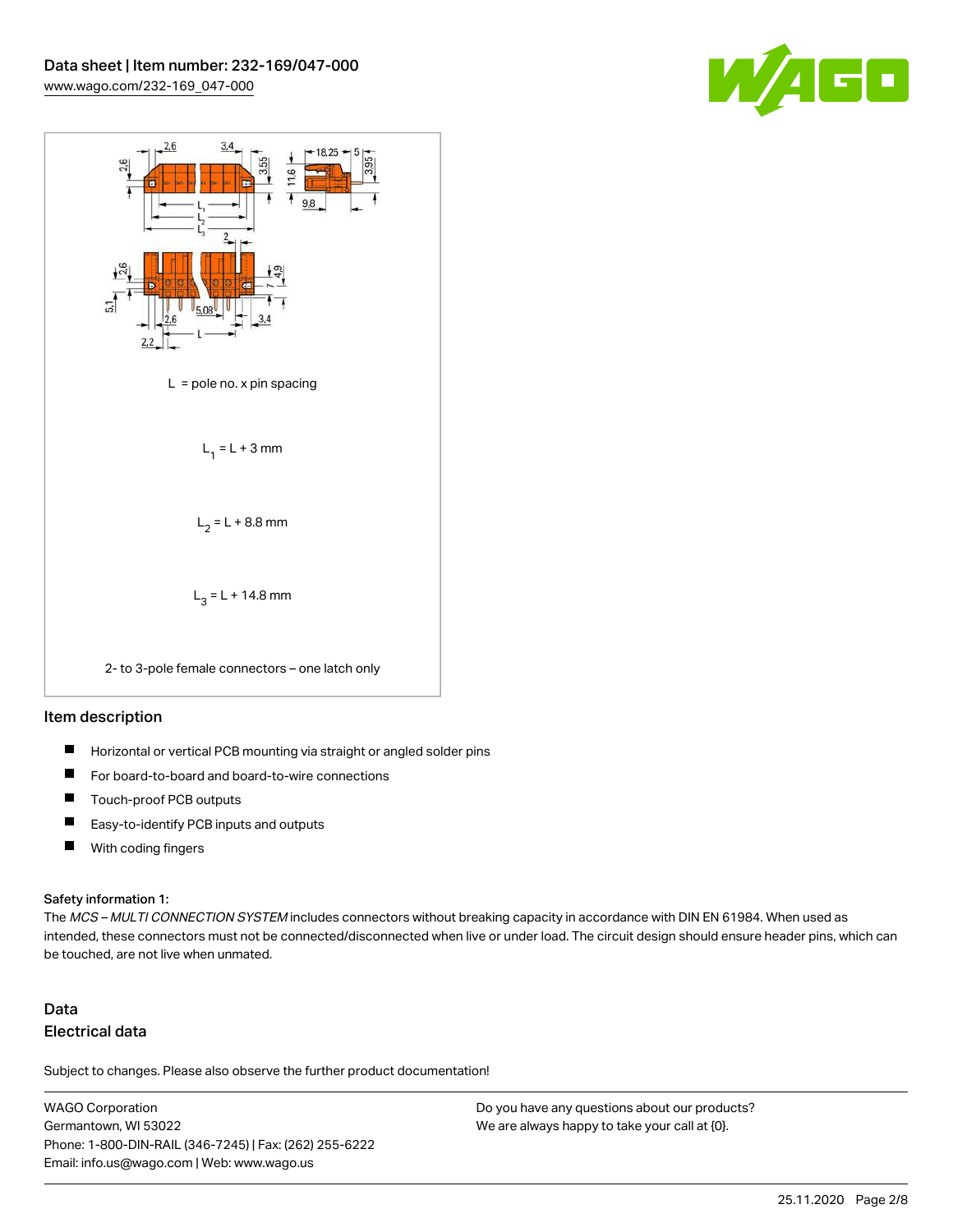

### Ratings per IEC/EN 60664-1

| Ratings per                 | IEC/EN 60664-1                                                        |
|-----------------------------|-----------------------------------------------------------------------|
| Rated voltage (III / 3)     | 320 V                                                                 |
| Rated surge voltage (III/3) | 4 <sub>k</sub> V                                                      |
| Rated voltage (III/2)       | 320 V                                                                 |
| Rated surge voltage (III/2) | 4 <sub>k</sub> V                                                      |
| Nominal voltage (II/2)      | 630 V                                                                 |
| Rated surge voltage (II/2)  | 4 <sub>k</sub> V                                                      |
| Rated current               | 12A                                                                   |
| Legend (ratings)            | $(III / 2)$ $\triangle$ Overvoltage category III / Pollution degree 2 |

### Ratings per UL 1059

| Approvals per                  | UL 1059 |
|--------------------------------|---------|
| Rated voltage UL (Use Group B) | 300 V   |
| Rated current UL (Use Group B) | 15 A    |
| Rated voltage UL (Use Group D) | 300 V   |
| Rated current UL (Use Group D) | 10A     |

### Ratings per UL 1977

| Rated voltage UL 1977 | 600 <sup>V</sup><br>. |
|-----------------------|-----------------------|
| Rated current UL 1977 |                       |

## Ratings per CSA

| Approvals per                   | CSA   |
|---------------------------------|-------|
| Rated voltage CSA (Use Group B) | 300 V |
| Rated current CSA (Use Group B) | 15A   |
| Rated voltage CSA (Use Group D) | 300 V |
| Rated current CSA (Use Group D) | 10 A  |

### Connection data

| Pole No.                          |  |
|-----------------------------------|--|
| Total number of connection points |  |
| Total number of potentials        |  |
| Number of connection types        |  |
| Number of levels                  |  |

Subject to changes. Please also observe the further product documentation!

| <b>WAGO Corporation</b>                                | Do you have any questions about our products? |
|--------------------------------------------------------|-----------------------------------------------|
| Germantown, WI 53022                                   | We are always happy to take your call at {0}. |
| Phone: 1-800-DIN-RAIL (346-7245)   Fax: (262) 255-6222 |                                               |
| Email: info.us@wago.com   Web: www.wago.us             |                                               |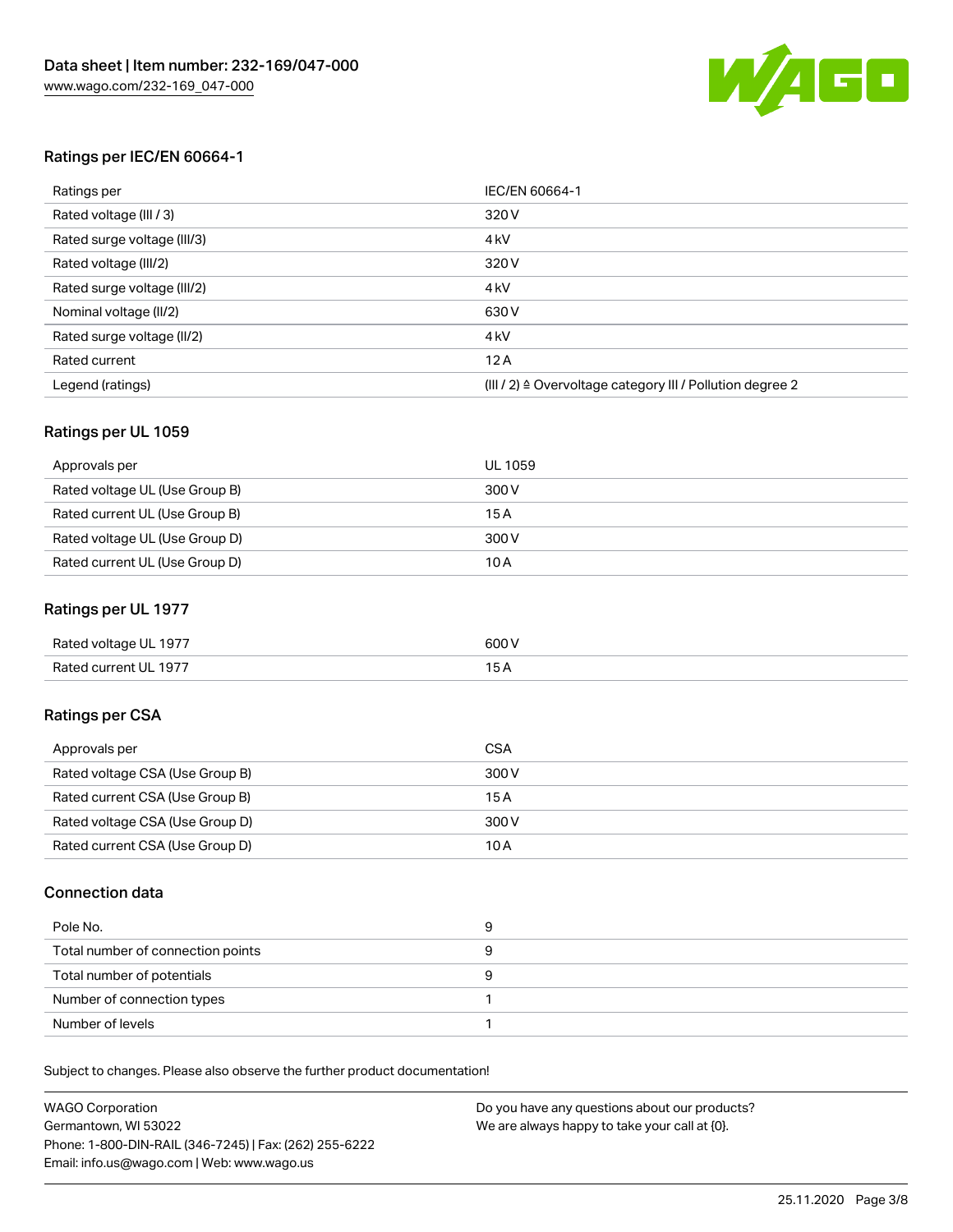

## Physical data

| Pin spacing                          | 5.08 mm / 0.2 inch    |
|--------------------------------------|-----------------------|
| Width                                | 60.6 mm / 2.386 inch  |
| Height                               | 23.25 mm / 0.915 inch |
| Height from the surface              | 18.25 mm / 0.719 inch |
| Depth                                | 11.6 mm / 0.457 inch  |
| Solder pin length                    | $5 \,\mathrm{mm}$     |
| Solder pin dimensions                | $0.6 \times 1$ mm     |
| Drilled hole diameter with tolerance | $1.3$ $(+0.1)$ mm     |

## Mechanical data

| Mounting type | Mounting flange             |
|---------------|-----------------------------|
| Mounting type | Flush feed-through mounting |
|               | Panel mounting              |

## Plug-in connection

| Contact type (pluggable connector) | Female connector/socket |
|------------------------------------|-------------------------|
| Connector (connection type)        | for PCB                 |
| Mismating protection               | No                      |
| Mating direction to the PCB        | 90°                     |

### PCB contact

| PCB contact                         | тнт                                        |
|-------------------------------------|--------------------------------------------|
| Solder pin arrangement              | over the entire female connector (in-line) |
| Number of solder pins per potential |                                            |

## Material Data

| Color                       | orange           |
|-----------------------------|------------------|
| Material group              |                  |
| Insulation material         | Polyamide (PA66) |
| Flammability class per UL94 | V0               |
| Contact material            | Copper alloy     |
| Contact plating             | tin-plated       |
| Fire load                   | 0.157 MJ         |
| Weight                      | 8.8g             |

Subject to changes. Please also observe the further product documentation!

| <b>WAGO Corporation</b>                                | Do you have any questions about our products? |
|--------------------------------------------------------|-----------------------------------------------|
| Germantown, WI 53022                                   | We are always happy to take your call at {0}. |
| Phone: 1-800-DIN-RAIL (346-7245)   Fax: (262) 255-6222 |                                               |
| Email: info.us@wago.com   Web: www.wago.us             |                                               |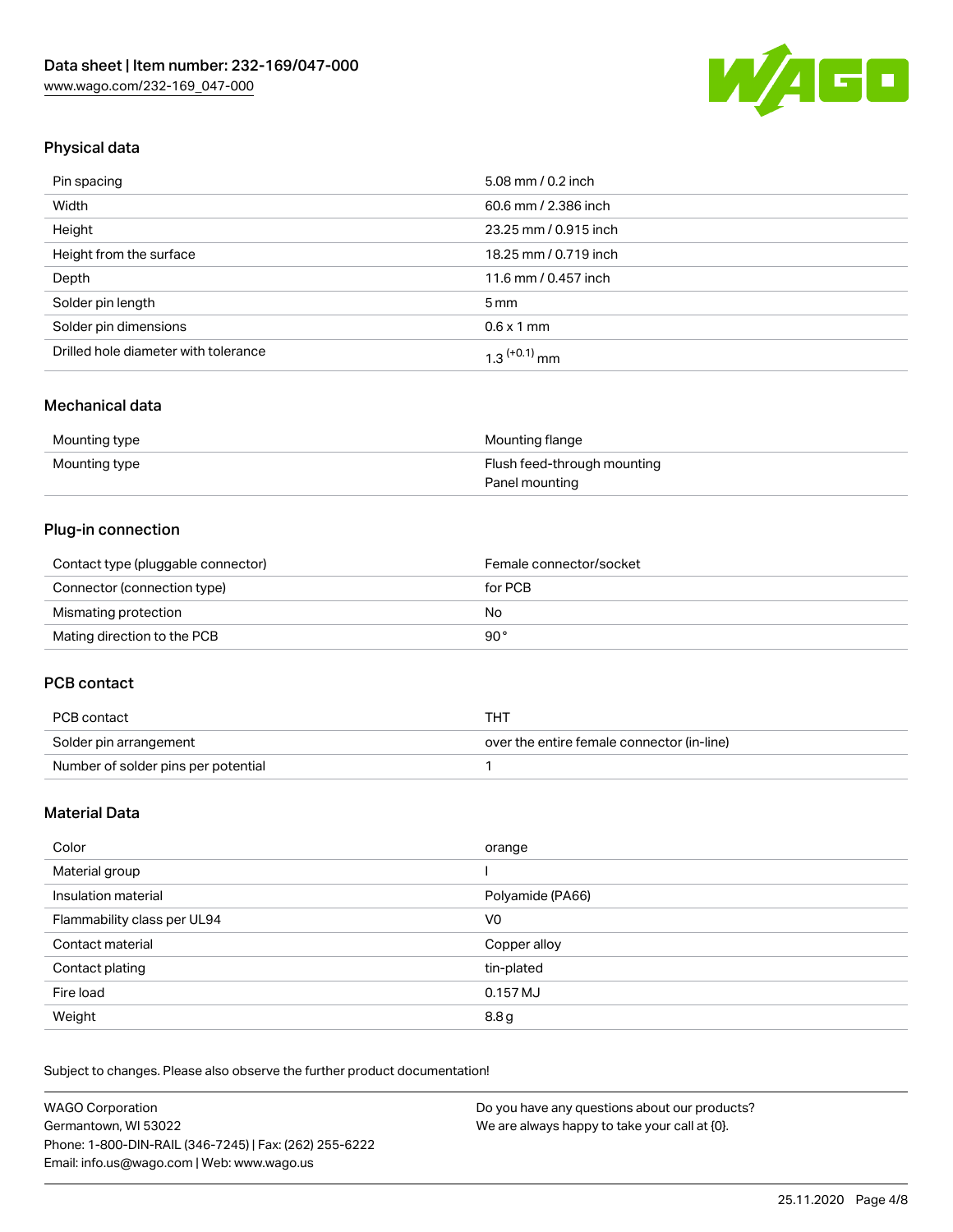

### Environmental Requirements

| Limit temperature range | $-60+85 °C$ |
|-------------------------|-------------|
|-------------------------|-------------|

#### Commercial data

| Product Group         | 3 (Multi Conn. System) |
|-----------------------|------------------------|
| Packaging type        | <b>BOX</b>             |
| Country of origin     | DE                     |
| <b>GTIN</b>           | 4044918691512          |
| Customs tariff number | 85366990990            |

#### Approvals / Certificates

#### Ship Approvals

| Logo                                       | Approval                                                | <b>Additional Approval Text</b> | Certificate<br>name                 |
|--------------------------------------------|---------------------------------------------------------|---------------------------------|-------------------------------------|
| ABS                                        | <b>ABS</b><br>American Bureau of Shipping               | -                               | $19 -$<br>HG15869876-<br><b>PDA</b> |
| <b>BUREAU</b><br>VERITAS                   | BV<br>Bureau Veritas S.A.                               | <b>IEC 60998</b>                | 11915/D0 BV                         |
| aOVED.<br><b>DNV-GL</b><br><b>MARITIME</b> | <b>DNV GL</b><br>Det Norske Veritas, Germanischer Lloyd |                                 | TAE 000016Z                         |

### UL-Approvals

| Logo                  | Approval                                    | <b>Additional Approval Text</b> | Certificate<br>name |
|-----------------------|---------------------------------------------|---------------------------------|---------------------|
| $\boldsymbol{\theta}$ | UL<br>UL International Germany GmbH         | <b>UL 1977</b>                  | E45171              |
| 8                     | <b>UR</b><br>Underwriters Laboratories Inc. | <b>UL 1059</b>                  | E45172<br>sec. 18   |

Subject to changes. Please also observe the further product documentation!

| <b>WAGO Corporation</b>                                | Do you have any questions about our products? |
|--------------------------------------------------------|-----------------------------------------------|
| Germantown, WI 53022                                   | We are always happy to take your call at {0}. |
| Phone: 1-800-DIN-RAIL (346-7245)   Fax: (262) 255-6222 |                                               |
| Email: info.us@wago.com   Web: www.wago.us             |                                               |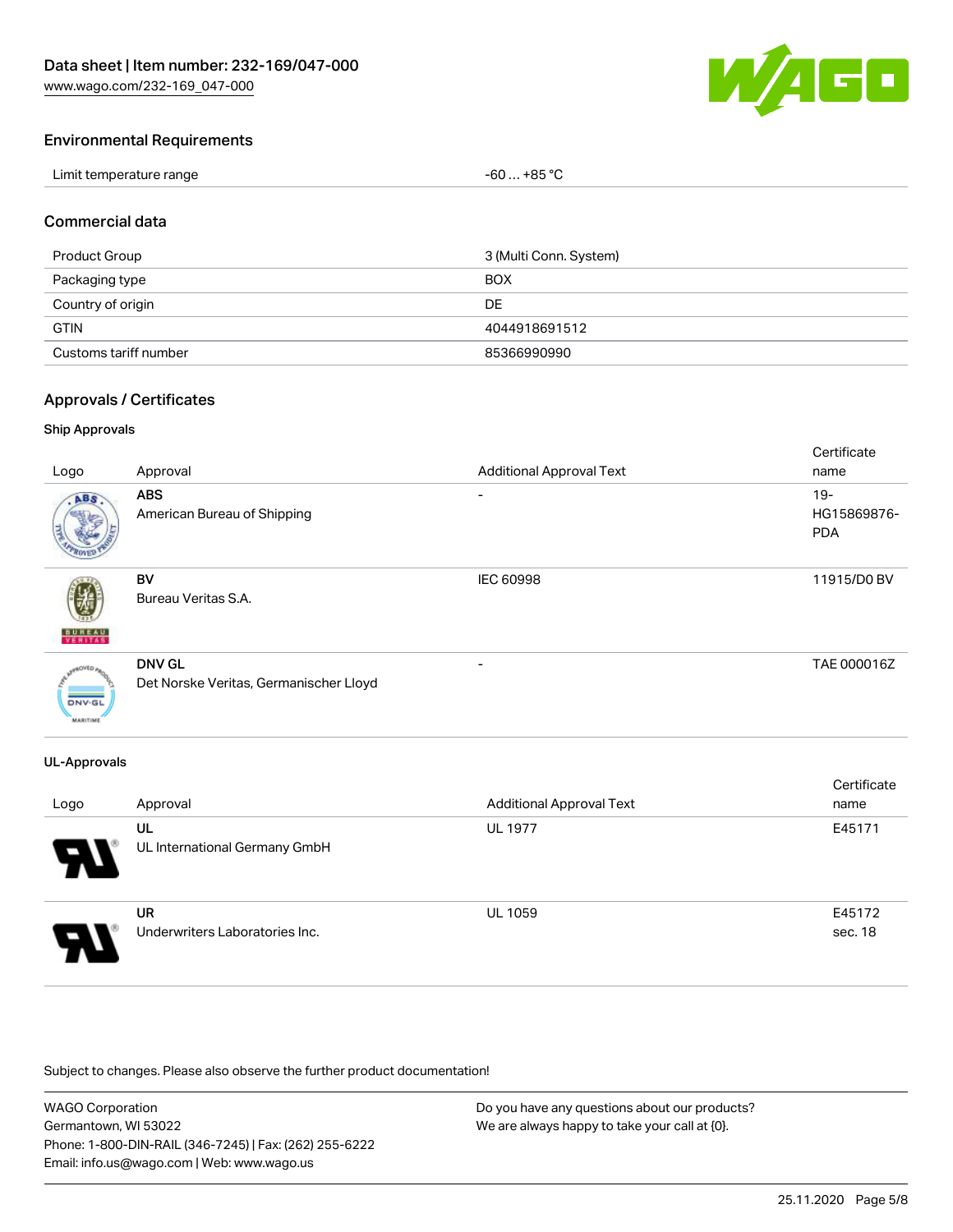## Counterpart



#### Item no.231-639

1-conductor male connector; 2.5 mm²; Pin spacing 5.08 mm; 9-pole; 2,50 mm²; orange [www.wago.com/231-639](https://www.wago.com/231-639)

GO

#### Compatible products

check

| טווטטו                                                                                                                     |                                                                                                                                                                        |                      |               |          |
|----------------------------------------------------------------------------------------------------------------------------|------------------------------------------------------------------------------------------------------------------------------------------------------------------------|----------------------|---------------|----------|
| Item no.: 231-661<br>Test plugs for female connectors; for 5 mm and 5.08 mm pin spacing; 2,50 mm <sup>2</sup> ; light gray |                                                                                                                                                                        | www.wago.com/231-661 |               |          |
| <b>Downloads</b>                                                                                                           |                                                                                                                                                                        |                      |               |          |
| Documentation                                                                                                              |                                                                                                                                                                        |                      |               |          |
| <b>Additional Information</b>                                                                                              |                                                                                                                                                                        |                      |               |          |
| Technical explanations                                                                                                     |                                                                                                                                                                        | Apr 3, 2019          | pdf<br>3.6 MB | Download |
| <b>CAD</b> files                                                                                                           |                                                                                                                                                                        |                      |               |          |
| CAD data                                                                                                                   |                                                                                                                                                                        |                      |               |          |
|                                                                                                                            | 2D/3D Models 232-169/047-000                                                                                                                                           |                      | <b>URL</b>    | Download |
| PCB Design                                                                                                                 |                                                                                                                                                                        |                      |               |          |
|                                                                                                                            | Symbol and Footprint 232-169/047-000                                                                                                                                   |                      | <b>URL</b>    | Download |
|                                                                                                                            | CAx data for your PCB design, consisting of "schematic symbols and PCB footprints",<br>allow easy integration of the WAGO component into your development environment. |                      |               |          |
| Supported formats:                                                                                                         |                                                                                                                                                                        |                      |               |          |
| H.                                                                                                                         | Accel EDA 14 & 15                                                                                                                                                      |                      |               |          |
| ш                                                                                                                          | Altium 6 to current version                                                                                                                                            |                      |               |          |
| ш                                                                                                                          | Cadence Allegro                                                                                                                                                        |                      |               |          |
| ш                                                                                                                          | DesignSpark                                                                                                                                                            |                      |               |          |
|                                                                                                                            | Eagle Libraries                                                                                                                                                        |                      |               |          |
| Ш<br>KiCad                                                                                                                 |                                                                                                                                                                        |                      |               |          |
| ш                                                                                                                          | <b>Mentor Graphics BoardStation</b>                                                                                                                                    |                      |               |          |
| ш                                                                                                                          | Mentor Graphics Design Architect                                                                                                                                       |                      |               |          |
| ш                                                                                                                          | Mentor Graphics Design Expedition 99 and 2000                                                                                                                          |                      |               |          |
| ш                                                                                                                          | OrCAD 9.X PCB and Capture                                                                                                                                              |                      |               |          |
|                                                                                                                            | Subject to changes. Please also observe the further product documentation!                                                                                             |                      |               |          |
|                                                                                                                            |                                                                                                                                                                        |                      |               |          |

WAGO Corporation Germantown, WI 53022 Phone: 1-800-DIN-RAIL (346-7245) | Fax: (262) 255-6222 Email: info.us@wago.com | Web: www.wago.us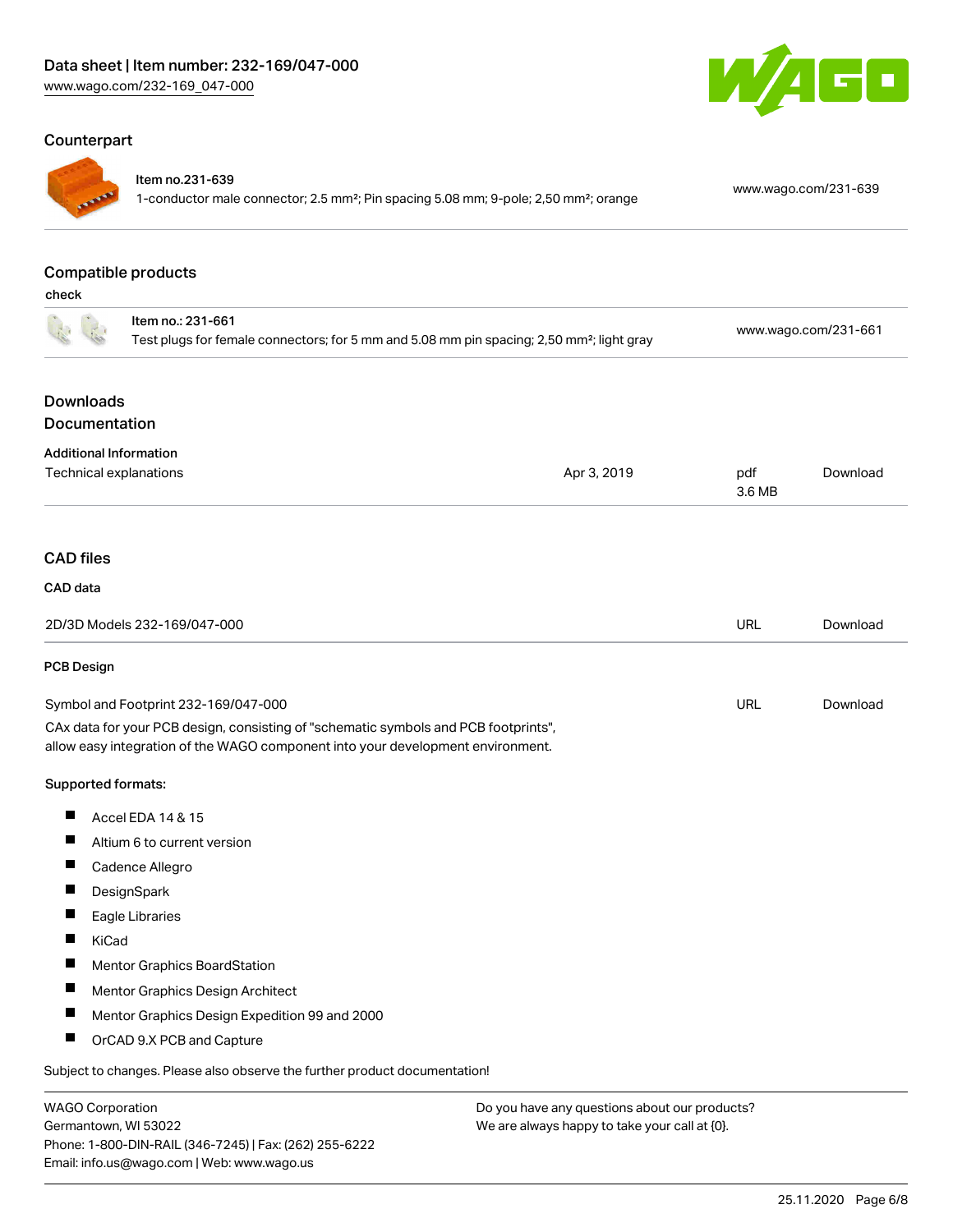

- $\blacksquare$ PADS PowerPCB 3, 3.5, 4.X, and 5.X
- $\blacksquare$ PADS PowerPCB and PowerLogic 3.0
- $\blacksquare$ PCAD 2000, 2001, 2002, 2004, and 2006
- $\blacksquare$ Pulsonix 8.5 or newer
- $\blacksquare$ STL
- $\blacksquare$ 3D STEP
- $\blacksquare$ TARGET 3001!
- $\blacksquare$ View Logic ViewDraw
- $\blacksquare$ Quadcept
- $\blacksquare$ Zuken CadStar 3 and 4
- $\blacksquare$ Zuken CR-5000 and CR-8000

PCB Component Libraries (EDA), PCB CAD Library Ultra Librarian

#### CAE data

ZUKEN Portal 232-169/047-000 URL [Download](https://www.wago.com/us/d/Zuken_URLS_232-169_047-000)

#### Installation Notes

#### Application



The innovative flange design provides standard panel mounting options or various through-panel mounting configurations. Depending on the type of application and flange, female headers can be used either for through-panel or flush mount applications.

## Product family

Subject to changes. Please also observe the further product documentation!

WAGO Corporation Germantown, WI 53022 Phone: 1-800-DIN-RAIL (346-7245) | Fax: (262) 255-6222 Email: info.us@wago.com | Web: www.wago.us